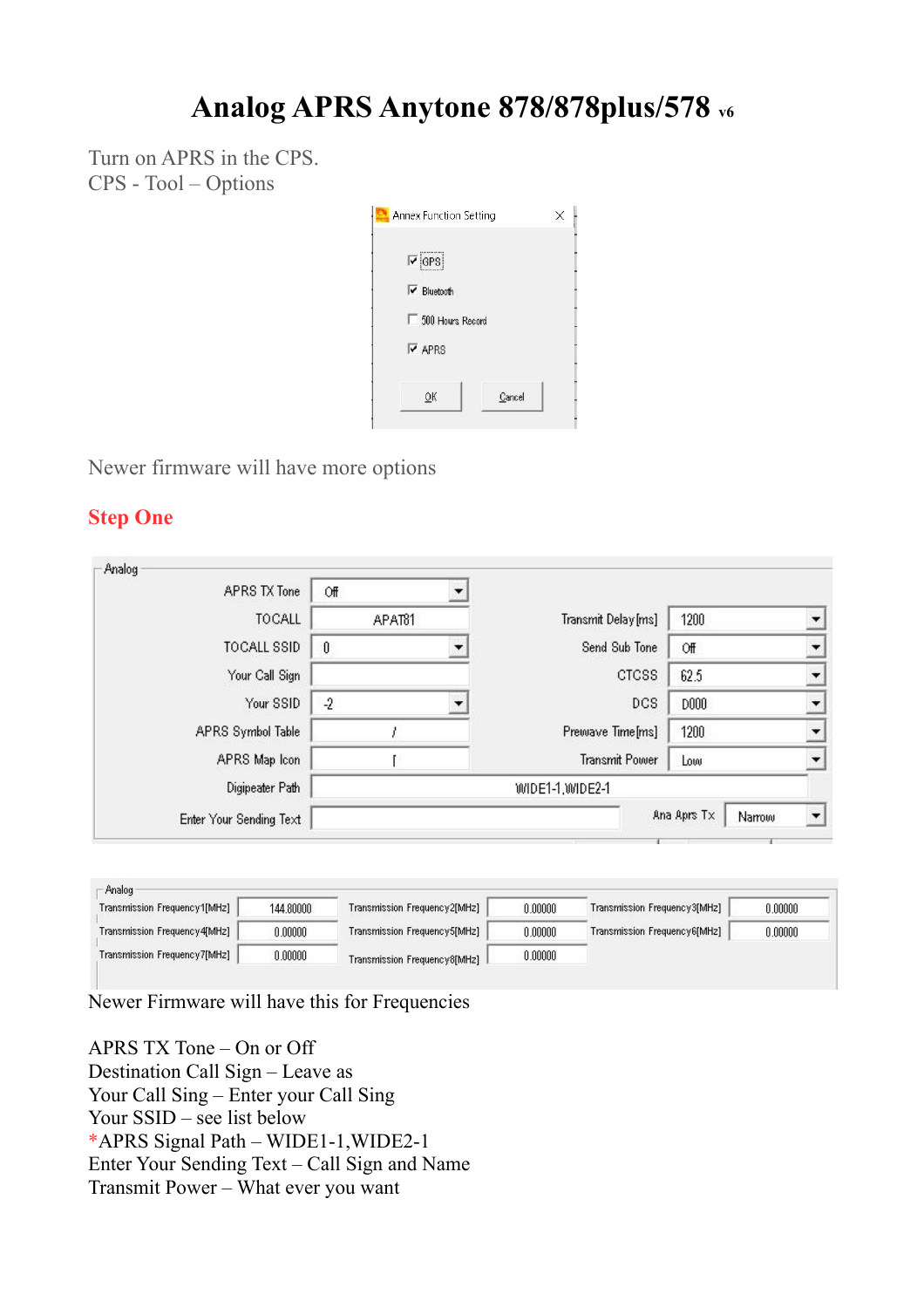Transmit Frequency – UK – 144.80000 Transmit Delay  $\text{[ms]} = 1200$ Prewave Time  $\text{[ms]} = 1200$ Ana Aprs TX = Wide or Narrow (Both/All radios must be set the same) **UK is Narrow** All others leave as default

#### SSID list

- -0 Your primary station usually fixed and message capable
- -1 generic additional station, digi, mobile, wx, etc
- -2 generic additional station, digi, mobile, wx, etc
- -3 generic additional station, digi, mobile, wx, etc
- -4 generic additional station, digi, mobile, wx, etc
- -5 Other networks (Dstar, Iphones, Androids, Blackberry's etc)
- -6 Special activity, Satellite ops, camping or 6 meters, etc
- -7 walkie talkies, HT's or other human portable
- -8 boats, sailboats, RV's or second main mobile
- -9 Primary Mobile (usually message capable)
- -10 internet, Igates, echolink, winlink, AVRS, APRN, etc
- -11 balloons, aircraft, spacecraft, etc
- -12 APRStt, DTMF, RFID, devices, one-way trackers\*, etc
- -13 Weather stations
- -14 Truckers or generally full time drivers
- -15 generic additional station, digi, mobile, wx, etc

#### **Step Two:**

Go to Optional Settings. Select GPS/Ranging tab. Select GPS On .

Select all settings as shown below.

| GPS                      | On          |  |
|--------------------------|-------------|--|
| Get GPS Positioning      | On          |  |
| Time Zone                | GMT1        |  |
| Ranging Interval[s]      | 5           |  |
| Distance Unit            | Inch System |  |
| GPS Template Information | On          |  |
|                          | Your Info   |  |
| Gps Mode                 | GPS         |  |

#### **Step Three**

**Turn on in each Channel you wish to send Analog APRS**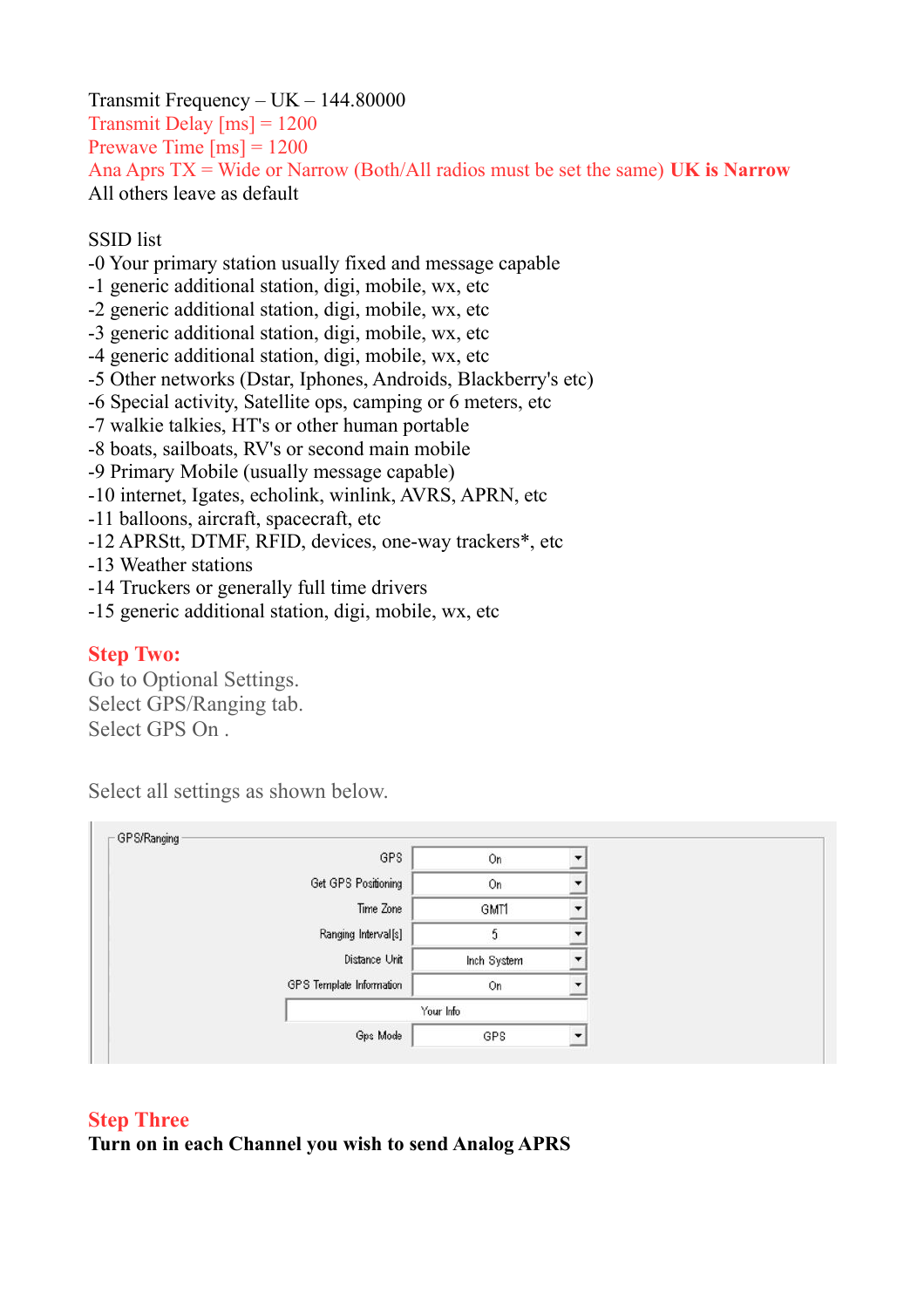| <b>APRS Report Type</b>      | Analog                     |  |
|------------------------------|----------------------------|--|
| Analog APRS PTT Mode         | <b>End Of Transmission</b> |  |
| Digital APRS PTT Mode        | Off                        |  |
| Digital APRS Report Channel  |                            |  |
| Exclude channel from roaming | off                        |  |
| DMR MODE                     | DMO/simplex                |  |
| Analog APRS Report Freq      | 1                          |  |

… and set the analogue APRS Frequency number in the channel setting. (Analog APRS Report Freq 1 to 8)

> \*APRS not always working on Analog. This seams to be down to the APRS Gateways.

APRS Signal Path =  $WIDE1-1, WIDE2-1$ If it does not work try changing to one off the below-WIDE1-1 WIDE2-1 WIDE2-2 WIDE1-1,WIDE2-2

## **From**

*Lynn (D) - KJ4ERJ - Author of APRSISCE for Windows Mobile and Win32*

Recommended paths in the NEWn-N paradigm are:

WIDE2-1 - Use for fixed stations that don't need a lower-level digipeater boost

WIDE1-1,WIDE2-1 - Normal path for mobiles, 2 total hops requested

WIDE1-1,WIDE2-2 - A good path for mobiles going further afield, 3 total hops requested

The WIDE1-1 will trigger both lower level fill-in digipeaters as well as the higher coverage digipeaters.